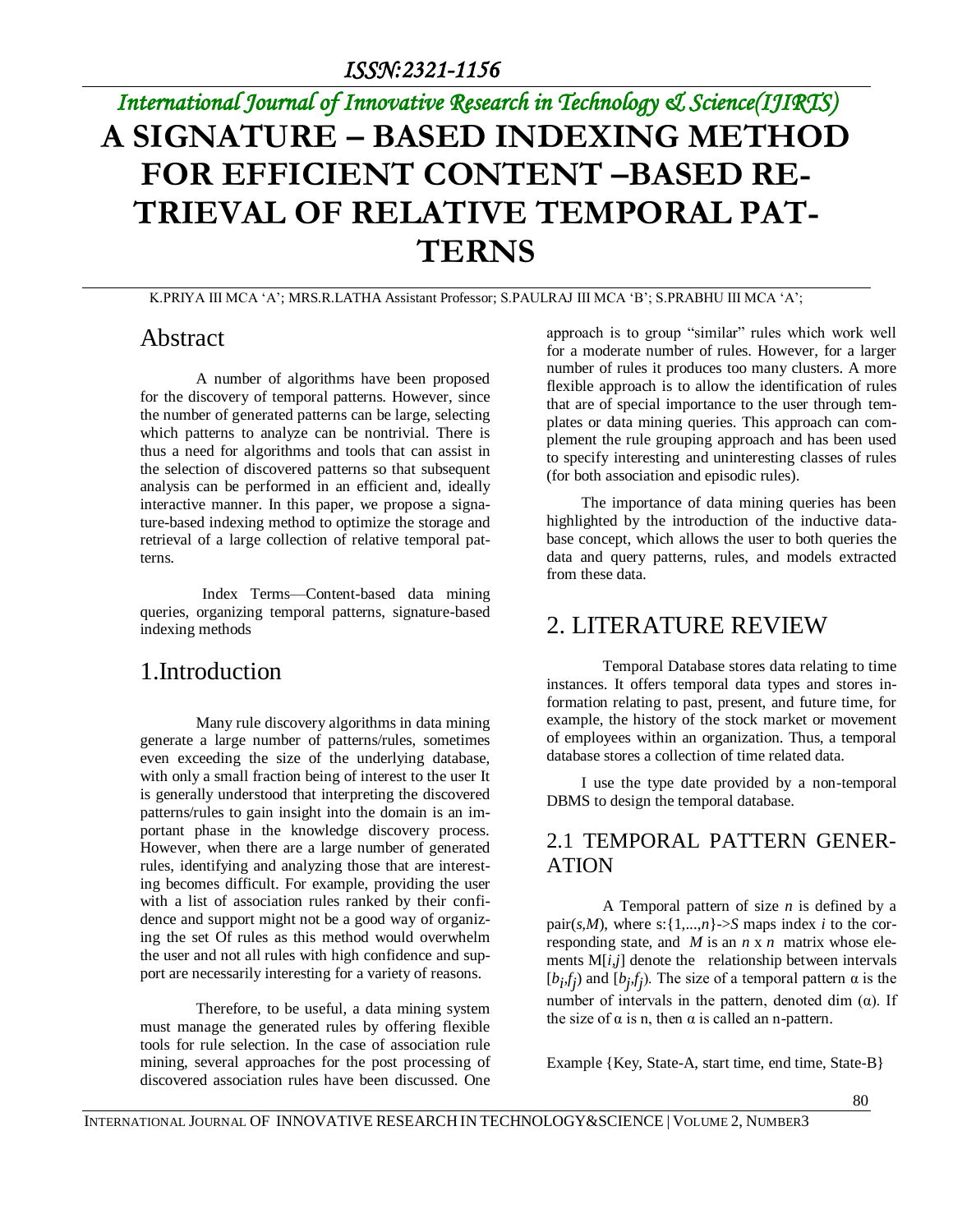### *ISSN:2321-1156*

# *International Journal of Innovative Research in Technology & Science(IJIRTS)*

As an example, consider the patterns in Fig. 1.3; p1 is a sub pattern of p3, but it is not a sub pattern of p4. We can obtain p1 from p3 by removing interval state D; on the other hand, removing interval states C and D from p4 would not result in p1.



**Fig: 2.1.1An Example of Temporal Patterns.**

### 2.2 SIGNATURE-BASED INDEX **CONSTRUCTION**

In set retrieval with signature files, a target signature is generated for each target set and stored in the signature file. A number of signature generation methods have been proposed by Faloutsos and Chistodoulakis (1987) in the context of text retrieval. These methods are Word Signatures (WS), Superimposed Coding (SC), Bit-Block Compresion (BC), and Run Length Encoding (RL). The description of each method for generating target signatures is given below.

### 2.2.1Word signature (WS).

In the WS method each element of the target set is hashed into a bit pattern of a certain length. These patterns, called word Signatures are then concatenated to form the target signature.

### 2.2.2 Superimposed Coding (SC).

In the SC method, each element in a target set is hashed to a binary bit pattern called an element signature. All element signatures have F bit length, and exactly m bits are set to '1', where  $m < F$ .

F is called the length of a signature, while m is called the weight of an element signature. Then, a target signature is obtained by bit-wise OR-ing (superimposed coding) element signatures of all the elements in the target set.

### 2.2.3 Bit-Block Compression (BC).

The signature extraction process for BC is similar to SC. The difference is that the original size (length) of the signature, designated as B, is large, and for each element of a target set only one bit is set to '1' (i.e.,  $m = 1$ ). As a result, the bit vector B of the set signature is sparse. Therefore, before storing the signature, B is divided into groups of consecutive bits of size b and compressed.

### 2.2.4 Run Length Encoding (RL).

The RL method is similar to both SC and BC. It differs from BC only in the compression method. RL records the distances between the positions of bits with value '1'. Of these four methods, the most commonly used method in set retrieval is the superimposed coding (Helmer & Moerkotte 1999, Ishikawa et al. 1993, Tousidou, Bozanis & Manolopoulos 2002, Morzy & Zakrzewicz 1998). Therefore, for the rest of this chapter, unless stated otherwise, it will be assumed that the superimposed coding is used to generate set signatures. The following figure illustrates the generation of set signature using the superimposed coding when the value of

 $F = 8$  and  $m = 2$ .

#### 2.2.5 Constructing Signature Files

- Let a set of states  $S = \{A, B, C, D\}$ .
- State mapping function f (x) defined as f  $(A)=1$ , f  $(B)=2$ , f  $(C)=3$  each state with unique value.
- Let pattern  $p1 = \{1,30\}$
- Then  $hash(1)=00000010$ , Hash (30)=01000000.
- Then the signature p1 is computed using bitwise union of the hash(1) & hash (30)

# 2.3 ANSWERING CONTENT-BASED QUERIES USING SIGNATURE FILES

 Given a temporal pattern database D and a query pattern q, the algorithm for evaluating sub pattern queries is called evaluate sub pattern (D,q), which finds temporal patterns D, that contains q. If the signatures are stored in SSF, evaluate sub pattern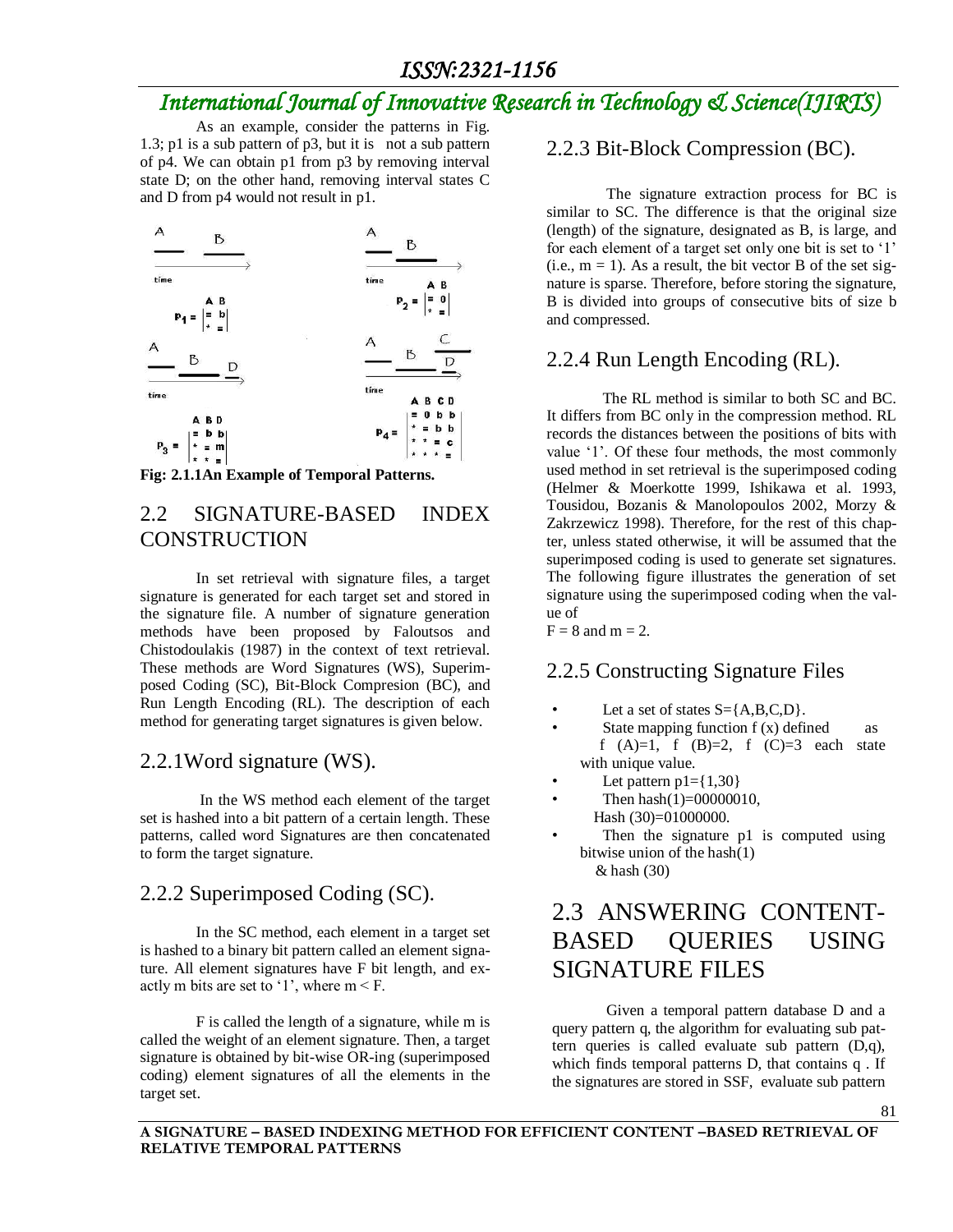# *ISSN:2321-1156*

# *International Journal of Innovative Research in Technology & Science(IJIRTS)*

 $(D,q)$  by using the algorithm, The equivalent set  $E(q)$ of q is first calculated and then , a query signature s1 is formed . Each target signature s2 in SSF is done examined against the query signature s1.

### 2.3.1 Query Answering:

1:  $E(q) =$  Equivalent Set(q)

2:  $sigq = Signature(E(q))$ 

3: Retrieve the bit slices corresponding to the bit position set to "0" in sigq

4: Perform a bitwise union operation on the retrieved bit slices

5: for each entry where "0" is set in the resulting union bit slice do

6: add the corresponding  $pid_p$  into the PID list

7: end for

8: for each pid<sub>p</sub> in the PID list do

- 9: Retrieve p from D
- 10: if  $p \leq q$  then
- 11: Add p into AnswerSet
- $12:$  end if
- 13: end for

14: return AnswerSet.

# 3. SYSTEM ANALYSIS

# 3.1 EXISTING SYSTEM

Mine-Rule DMQL and OLE DB. These languages are designed to generate the rules from the data rather than allow queries over the discovered rules. Post processing of association rules, an area in which little research to date has been conducted.

 In previous number of algorithm proposed for discover the temporal patterns, in that generated patterns are large. Mine-Rule, DMQL to generate the rules from the data rather than allow queries over the discovered rules.

### 3.2. DISADVANTAGES OF EXIST-ING SYSTEM

• Set Based Indexing Method.

• Do not consider the order of items within the sets, as is required in the case of indexing and retrieval of sequential patterns.

• Here the generated temporal patterns are large. It will take more time to retrieve the data.

# 3.3. PROPOSED SYSTEM

Efficiently retrieving subsets of a large collection of previously discovered temporal patterns. Highlights on supporting content-based queries of temporal patterns, as opposed to point- or range-based queries.

Iaddress the problem of efficiently retrieving subsets of a large collection of previously discovered temporal patterns. Improves the performance of temporal pattern retrieval

This retrieval system is currently using for monitoring the behavior of a single pattern or a group of patterns over a time.

### 3.4. ADVANTAGES OF PROPOSED SYSTEM

•Here I address the problem of efficiently retrieving subset of a large collection of previously discovered temporal patterns.

•Generated temporal patterns size is been reduced.

•Here the performance of temporal patterns retrieval is improved.

•The retrieval system is currently using for monitoring the behavior of a single pattern or a group of patterns over time.

# 4. SYSTEM DESIGN

# 4.1 SYSTEM ARCHITECTURE DIA-GRAM



#### **Fig: System Architecture Diagram**

 As the above figure shows, my system consists of a number of components such as a GUI to receive the user commands and transaction information, a query processor, generating temporal patterns for the dataset

82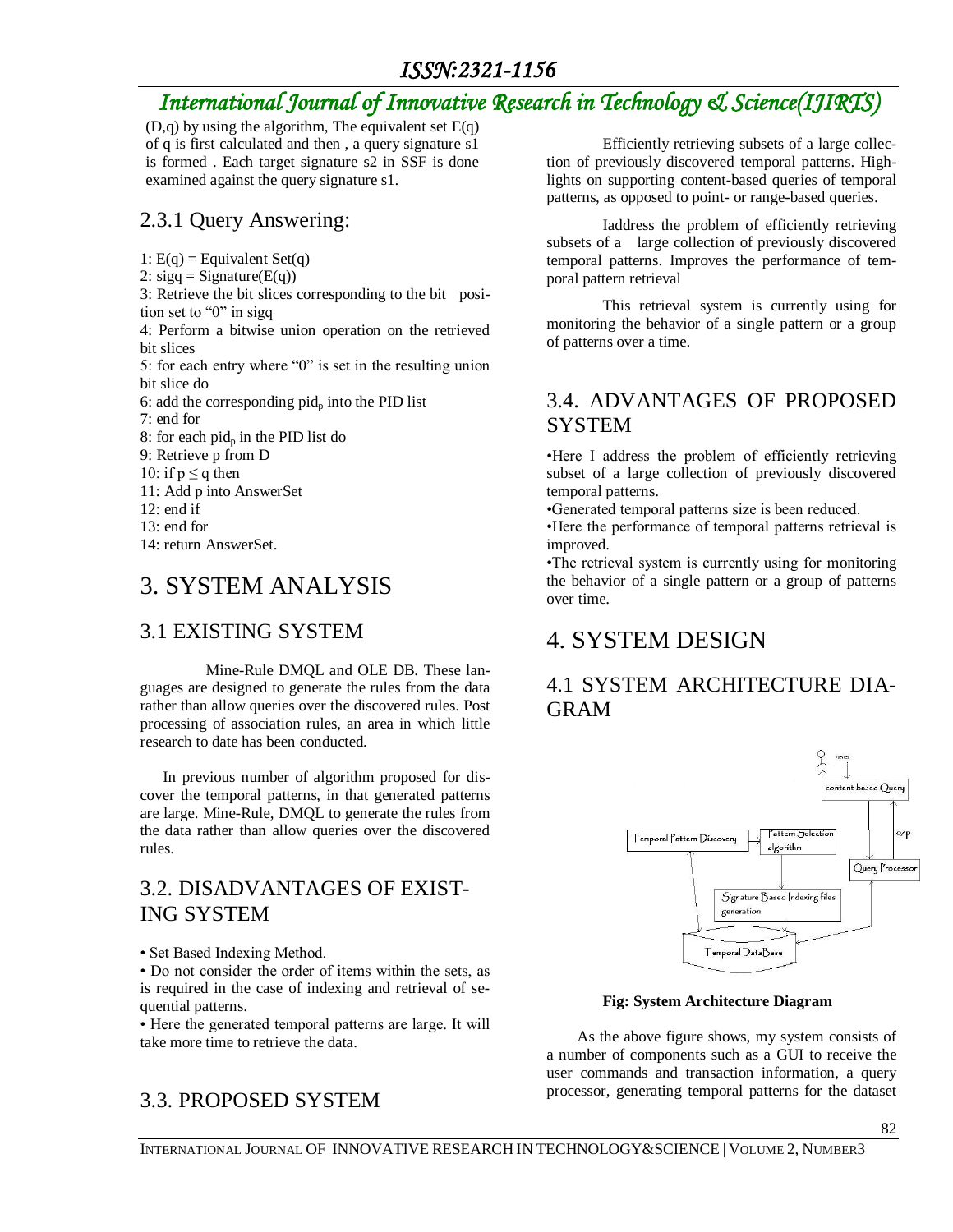### *ISSN:2321-1156*

# *International Journal of Innovative Research in Technology & Science(IJIRTS)*

available, generating appropriate signature files for the patterns and so on.

 The temporal database is the one that stores the data information along with the necessary time and states. As the temporal data are added into the database, typical patterns are created for the database automatically. After this, signature is created for the temporal pattern appropriately.

 When user performs a transaction, the process details are stored in the database and are processed automatically as described above.

 When a particular query is submitted, the query processor comes into act processing the query submitted. It compares the processed query with the signature files and gives out the desired result set.

### 4.2 DATA FLOW DIAGRAM



**Fig: Data Flow Diagram**

#### Answering Content Based Queries

A data-flow diagram (DFD) is a graphical representation of the "flow" of data through an information system. It differs from the flowchart as it shows the data flow instead of the control flow of the program. A data-flow diagram can also be used for the visualization of data processing (structured design).Developing a data-flow diagram helps in identifying the transaction data in the data model.

There are different notations to draw data-flow diagrams, defining different visual representations for process-

#### **Transaction**



#### USE CASE DIAGRAM

A use case diagram in the Unified Modeling Language (UML) is a type of behavioral diagram defined by and created from a Use-case analysis.



es, data stores, data flow, and external entities. In the above DFD the flow of data that is provided in our system has been illustrated.

### 4.3 ACTIVITY DIAGRAM

**User Login**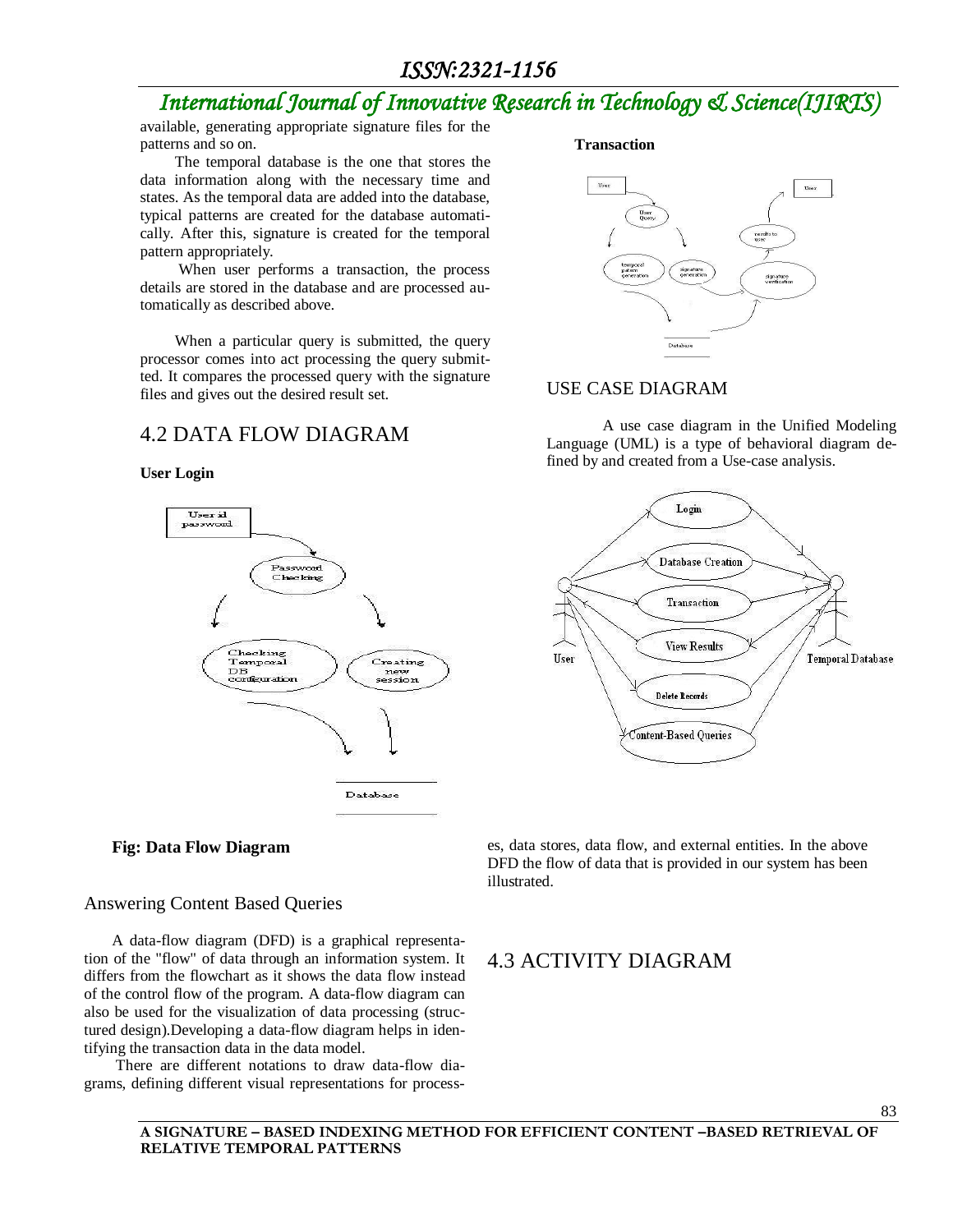# *International Journal of Innovative Research in Technology & Science*



Activity diagram is a loosely defined diagram technique for showing workflows of stepwise activities and actions, with support for choice, iteration and concurrency. In the Unified Modeling Language, activity diagrams can be used to describe the business and operational stepby-step workflows of components in a system. An activity diagram shows the overall flow of control.

#### Sequence Diagram



**Fig: Sequence Diagram**

Sequence Diagrams are easy and inductive way of describing the behavior of a system by viewing the interaction between the system and its environment. A sequence diagram shows the interaction arranged in a time sequence. It shows the object participating by their life lines and the messages they exchange, arranged in a time sequence.

### **CONCLUSION**

The use of a signature-based index for contentbased retrieval of temporal patterns has been completed. The signatures of temporal patterns are created by first converting temporal patterns into equivalent sets and then generating the signatures from the equivalent sets. The study focused on the sequential and BSSF organizations, and a series of experiments compared the performance of both signature files in processing sub pattern and super pattern queries.

In conclusion, the use of signature files improves the performance of temporal pattern retrieval; the bit-slice signature file performs better than the SSF and is a good choice for content-based retrieval of temporal patterns.

### FUCTURE ENHANCEMENTS

At Present this retrieval system is currently being combined with visualization techniques for monitoring the behavior of a single pattern or a group of patterns over time. In future we may extend the signature based on time with visual Query Operator.

### USER LOGIN

| Login | Reset | Exit                                |                          |
|-------|-------|-------------------------------------|--------------------------|
|       |       |                                     |                          |
|       |       | <b>Connect To Temporal DataBase</b> | <b>Temporal DataBase</b> |

# QUERY TOOL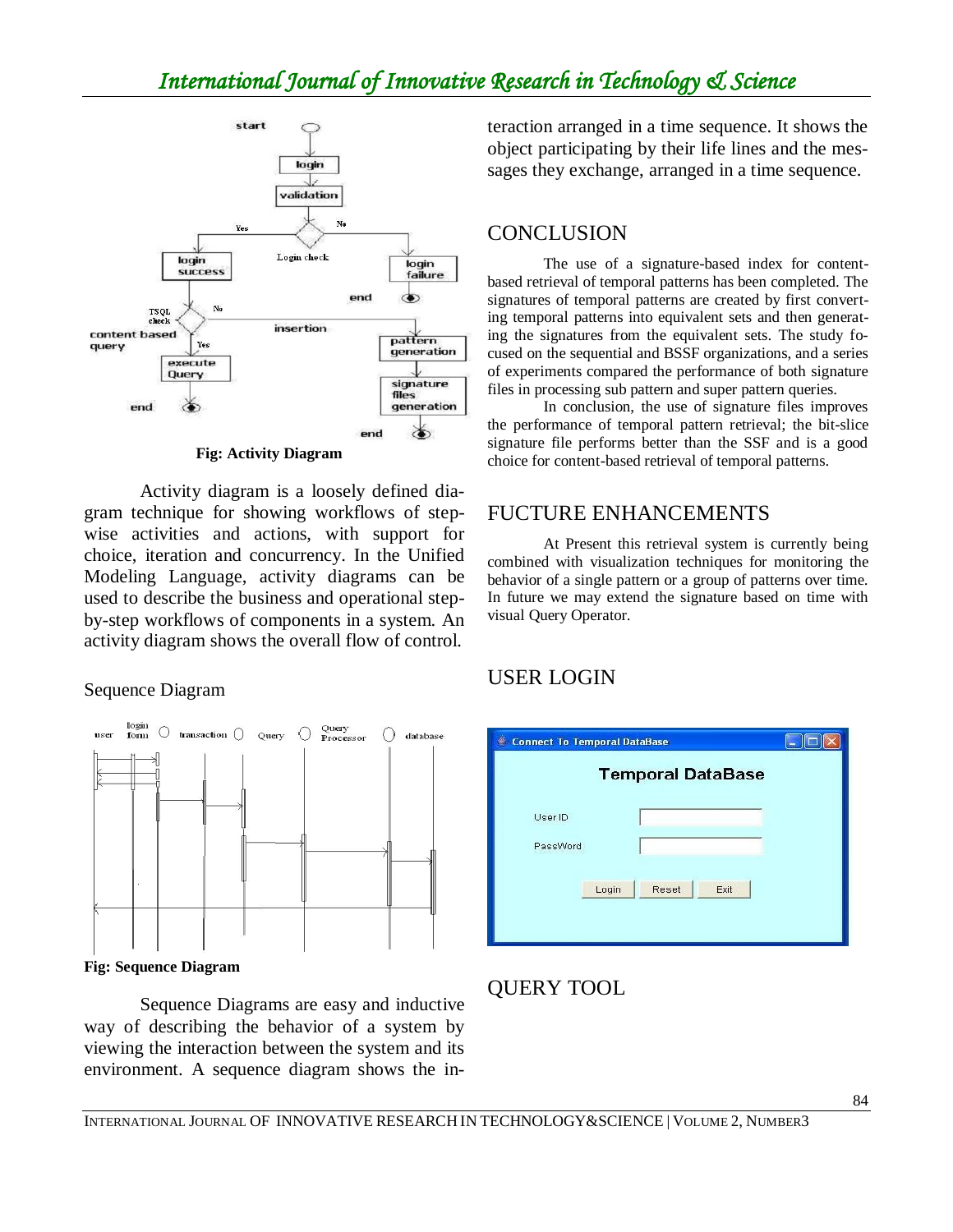# *International Journal of Innovative Research in Technology & Science*

| 鱼<br><b>Temporal DataBase</b> |                                          | в                              |
|-------------------------------|------------------------------------------|--------------------------------|
| select * from stock<br>$\leq$ | insert into stook values ('Mouse','777') | Execute<br>Exit<br><b>TSQL</b> |
| PRODUCT                       | QTY                                      | ۸                              |
| Hamam                         | <br>45                                   |                                |
| Rin                           | 56                                       |                                |
| Dove                          | 55                                       |                                |
| Dove                          | 45                                       |                                |
| Bolt                          | 100                                      |                                |
| Rin<br>Rin                    | 50<br>100                                |                                |
| Rin                           | 200                                      |                                |
| Rin                           | 200                                      |                                |
| Bearing                       | 133                                      |                                |
| Bearing                       | 145                                      |                                |
| Bearing                       | 133                                      |                                |
| Switch                        | 45                                       |                                |
| Mouse                         | 144                                      |                                |
| Pen                           | 150                                      |                                |
| Test                          | 56                                       |                                |

# PATTERNS

|                | select * from temporalpattern |                                            |                                            |              |                                      |           |             |  |
|----------------|-------------------------------|--------------------------------------------|--------------------------------------------|--------------|--------------------------------------|-----------|-------------|--|
|                |                               |                                            |                                            |              | Execute                              | Exit      | <b>TSOL</b> |  |
| <b>PRODUCT</b> | K.<br>STATE FIRST             | START TIME                                 | END_TIME                                   | STATE SECOND |                                      | SIGNATURE |             |  |
|                |                               |                                            |                                            |              |                                      |           |             |  |
| Dave<br>Bolt   | 45<br>100                     | 2009-02-19 09:26:08<br>2009-02-19 09:27:55 | 2009-02-19 09:26:08<br>2009-02-19 09:27:55 | 30<br>20     | 1000110101000011<br>1000110011000000 |           |             |  |
| Rin            | 50                            | 2009-03-02 14:59:26                        | 2009-03-02 14:59:26                        | 10           | 1000000100010110                     |           |             |  |
| Rin            | 200                           | 2009-03-02 15:23:34                        | 2009-03-02 15:23:34                        | 24           | 1000110100100110                     |           |             |  |
| Switch         | 45                            | 2009-03-21 14:44:02                        | 2009-03-21 14:44:02                        | 29           | 1000110111101001                     |           |             |  |
| Mouse          | 144                           | 2009-03-21 14:46:05                        | 2009-03-21 14:46:05                        | 87           | 1000110100100101                     |           |             |  |
| Test           | 56                            | 2009-03-21 16:39:44                        | 2009-03-21 16:39:44                        | 42           | 1011001001110001                     |           |             |  |
| Test6          | 500                           | 2006-10-12 09:20:18                        | 2006-10-12 09:20:18                        | 35           | 0010101101010100                     |           |             |  |
|                |                               |                                            |                                            |              |                                      |           |             |  |
| C)             |                               |                                            |                                            |              |                                      |           |             |  |

# PATTERN STORED IN DATABASE

|                |   | <b>Microsoft Access</b>     |                                                        |                                               |                                  |        |  | $\Box$ e $\mathsf{X}$  |
|----------------|---|-----------------------------|--------------------------------------------------------|-----------------------------------------------|----------------------------------|--------|--|------------------------|
|                |   |                             | File Edit View Insert Format Records Tools Window Help |                                               |                                  |        |  |                        |
|                |   |                             |                                                        | K- B & Q V & B & O & U & V B V A H W @ & - 0. |                                  |        |  |                        |
|                |   |                             |                                                        |                                               |                                  |        |  |                        |
|                |   |                             |                                                        |                                               |                                  |        |  | <b>The Time</b>        |
|                |   | <sup>開</sup> pattern: Table |                                                        |                                               |                                  |        |  | $\Box$ $\Box$ $\times$ |
|                |   | product                     | state                                                  | st                                            | et                               | state2 |  |                        |
|                |   | Dove                        | 45                                                     |                                               | 309 9:26:08 AM 309 9:26:08 AM 40 |        |  |                        |
|                |   | Dove                        | 45                                                     |                                               | 309 9:26:08 AM 309 9:26:08 AM 30 |        |  |                        |
|                |   | Bolt                        | 100                                                    |                                               | J09 9:27:55 AM J09 9:27:55 AM 20 |        |  |                        |
|                |   | Rin                         | 50                                                     |                                               | 009 2:59:26 PM 009 2:59:26 PM 10 |        |  |                        |
|                |   | Rin                         | 100                                                    |                                               | 009 3:00:36 PM 009 3:00:36 PM 15 |        |  |                        |
|                |   | Rin                         | 200                                                    |                                               | 309 3:23:34 PM 309 3:23:34 PM 24 |        |  |                        |
|                |   | Rin                         | 200                                                    |                                               | 109.3:48:01 PM 109.3:48:01 PM 18 |        |  |                        |
|                | # |                             |                                                        |                                               |                                  |        |  |                        |
|                |   |                             |                                                        |                                               |                                  |        |  |                        |
|                |   |                             |                                                        |                                               |                                  |        |  |                        |
|                |   | Record: 14   4              |                                                        |                                               |                                  |        |  |                        |
| Datasheet View |   |                             |                                                        |                                               |                                  |        |  | NUM                    |



HASH VALUES STORED IN DATABASE

| <b>U &amp; B V</b><br>24 | 21.31<br>A H W 图 图 · ②.<br>文百<br>※ �� ■<br>18<br>$\omega$ )                       |  |
|--------------------------|-----------------------------------------------------------------------------------|--|
| $f_{X}$                  | hash                                                                              |  |
| Œ                        | 0000010000000000                                                                  |  |
| 100                      | 000000000000010                                                                   |  |
| 144                      | 000000000001000                                                                   |  |
| 20                       | 000000000000001                                                                   |  |
| 200                      | 0000000000100000                                                                  |  |
| 2006-10-12 09:20:18      | 0001101101010100                                                                  |  |
| 2009-02-19 09:26:08      | 1000110101101011                                                                  |  |
| 2009-02-19 09:27:55      | 1000110101101011                                                                  |  |
| 2009-03-02 14:59:26      | 1000110110111110                                                                  |  |
| 2009-03-02 15:23:34      | 100011011011110                                                                   |  |
| 2009-03-21 14:44:02      | 1000110111010001                                                                  |  |
| 2009-03-21 14:46:05      | 1000110111010001                                                                  |  |
| 2009-03-21 16:39:44      | 1000110111010001                                                                  |  |
| 24                       | 000000000010000                                                                   |  |
| 29                       | 0000000001000000                                                                  |  |
| 30                       | 000000100000000                                                                   |  |
| 35                       | 0001000000000000                                                                  |  |
| 42                       | 010000000000000                                                                   |  |
| 45                       | 000000010000000                                                                   |  |
| 50                       | 000010000000000                                                                   |  |
| 500                      | 001000000000000                                                                   |  |
| 56                       | 100000000000000                                                                   |  |
| 87                       | 0000000000000100                                                                  |  |
|                          |                                                                                   |  |
| Record: 14   1           | $T$ $\triangleright$   $\triangleright$   $\triangleright$ $\preccurlyeq$   of 23 |  |

### HASH VALUE SELECTION

| 亳                                                      | <b>Temporal DataBase</b>                                                                                                                                                             | н                                     |
|--------------------------------------------------------|--------------------------------------------------------------------------------------------------------------------------------------------------------------------------------------|---------------------------------------|
| $\leq$                                                 | select *from hashtable order by hash                                                                                                                                                 | <b>Execute</b><br>Exit<br><b>TSQL</b> |
| FX                                                     | <b>HASH</b>                                                                                                                                                                          | $\hat{\phantom{a}}$                   |
| 20<br>100<br>87<br>144<br> 24<br>200<br>29<br>45<br>30 | <br>0000000000000001<br>0000000000000010<br>0000000000000100<br>0000000000001000<br>0000000000010000<br>0000000000100000<br>0000000001000000<br>0000000010000000<br>0000000100000000 |                                       |
| 10<br>50<br>35<br>500<br>42<br><b>56</b>               | 0000010000000000<br>0000100000000000<br>0001000000000000<br>0010000000000000<br>0100000000000000<br>1000000000000000                                                                 | $\ddot{\phantom{1}}$                  |

### HASH TABLE: TABLE

#### SIGNATURE GENERATION

**A SIGNATURE – BASED INDEXING METHOD FOR EFFICIENT CONTENT –BASED RETRIEVAL OF REL-ATIVE TEMPORAL PATTERNS**